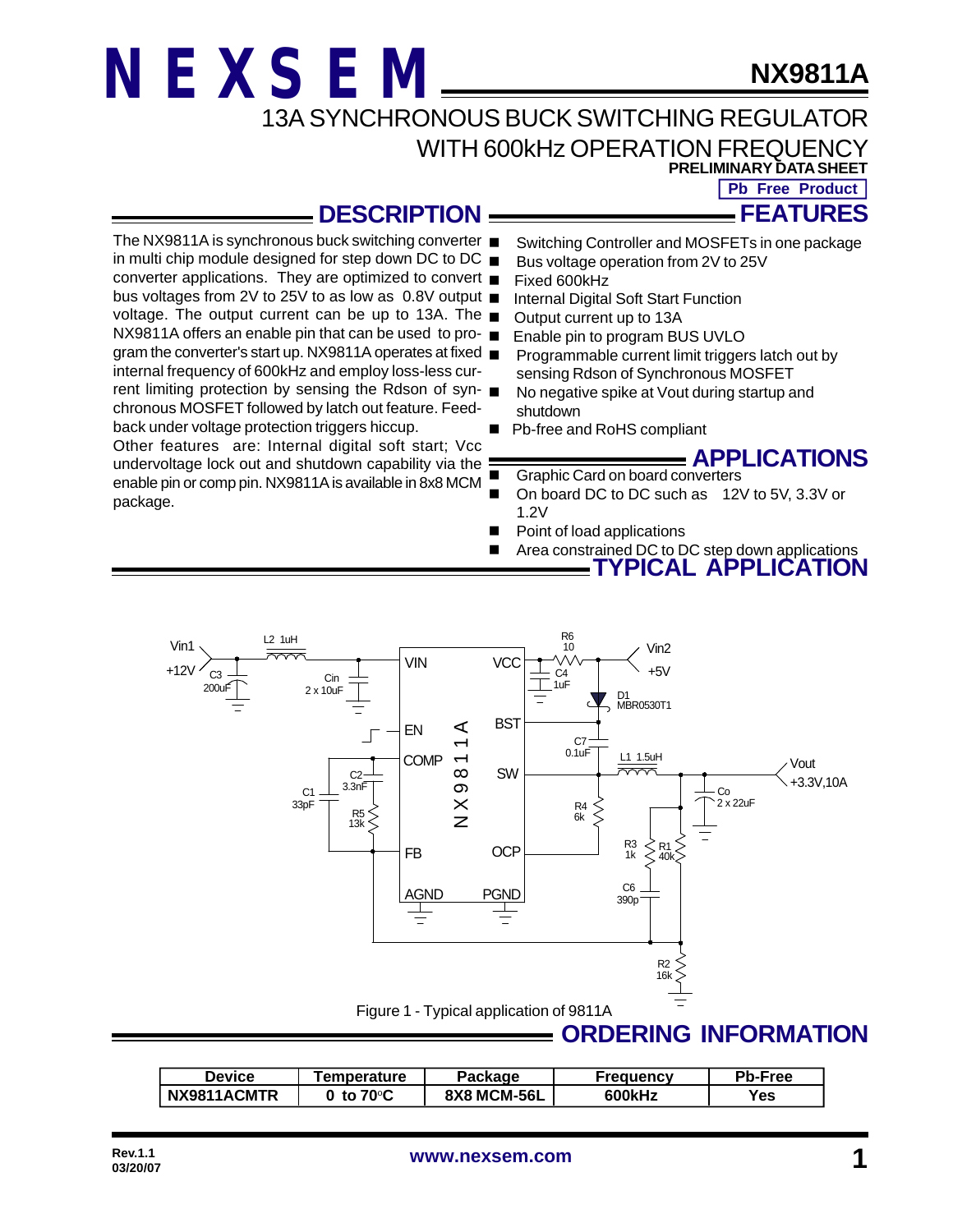### **ABSOLUTE MAXIMUM RATINGS**

| Operating Junction Temperature Range  -40°C to 125°C |  |
|------------------------------------------------------|--|
|                                                      |  |
|                                                      |  |

CAUTION: Stresses above those listed in "ABSOLUTE MAXIMUM RATINGS", may cause permanent damage to the device. This is a stress only rating and operation of the device at these or any other conditions above those indicated in the operational sections of this specification is not implied.

Note1: Under room temperature, this module can dissipate up to 5.5W on a four layer PCB board with 1ounce copper.

### **PACKAGE INFORMATION**

56-LEAD PLASTIC MCM 8 x 8

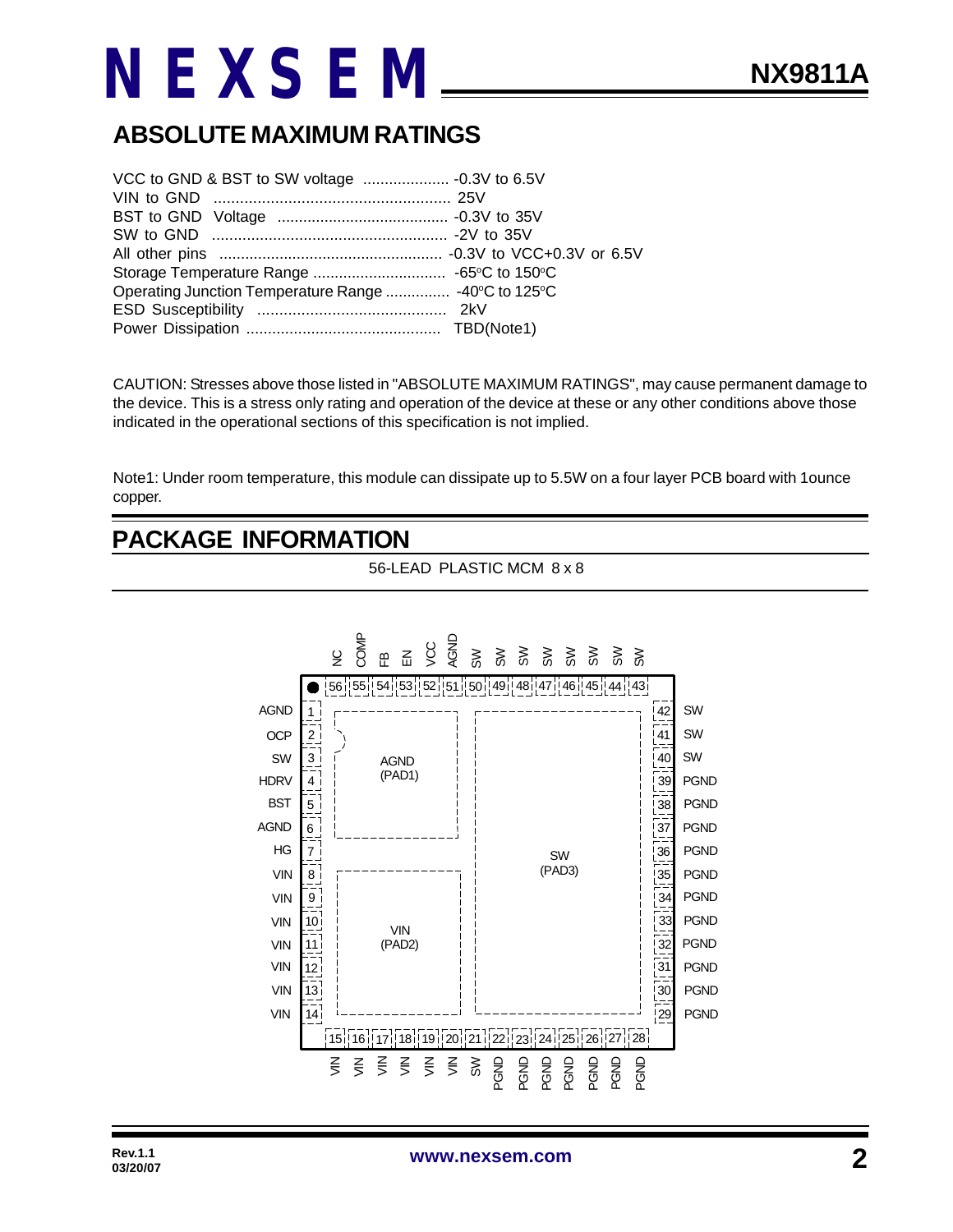### **ELECTRICAL SPECIFICATIONS**

Unless otherwise specified, these specifications apply over Vcc = 5V, V<sub>IN</sub> = 12V and T<sub>A</sub>= 0 to 70°C. Typical values refer to  $\rm\,T_{_A}=25^oC.$  Low duty cycle pulse testing is used which keeps junction and case temperatures equal to the ambient temperature.

| <b>PARAMETER</b>                         | <b>SYM</b>                | <b>Test Condition</b>   | Min | <b>TYP</b> | <b>MAX</b> | <b>Units</b>      |
|------------------------------------------|---------------------------|-------------------------|-----|------------|------------|-------------------|
| <b>Reference Voltage</b>                 |                           |                         |     |            |            |                   |
| Ref Voltage                              | $V_{REF}$                 |                         |     | 0.8        |            | V                 |
| Ref Voltage line regulation              |                           |                         |     | 0.2        |            | $\frac{0}{0}$     |
| <b>Supply Voltage(Vcc)</b>               |                           |                         |     |            |            |                   |
| V <sub>CC</sub> Voltage Range            | $V_{\rm CC}$              |                         | 4.5 | 5          | 5.5        | V                 |
| V <sub>CC</sub> Supply Current (Static)  | $I_{CC}$ (Static)         | Outputs not switching   |     | 3          |            | mA                |
| V <sub>CC</sub> Supply Current           | $I_{\rm CC}$              |                         |     | <b>TBD</b> |            | mA                |
| (Dynamic)                                | (Dynamic)                 |                         |     |            |            |                   |
| Supply Voltage(V <sub>BST</sub> )        |                           |                         |     |            |            |                   |
| V <sub>BST</sub> Supply Current (Static) | $I_{\text{BST}}$ (Static) | Outputs not switching   |     | <b>TBD</b> |            | mA                |
| V <sub>BST</sub> Supply Current          | $I_{\text{BST}}$          |                         |     | <b>TBD</b> |            | mA                |
| (Dynamic)                                | (Dynamic)                 |                         |     |            |            |                   |
| <b>Under Voltage Lockout</b>             |                           |                         |     |            |            |                   |
| V <sub>CC</sub> -Threshold               | $V_{\text{CC}}$ _UVLO     | $V_{\text{CC}}$ Rising  | 3.8 | 4          | 4.2        | V                 |
| $V_{CC}$ -Hysteresis                     | $V_{CC}$ Hyst             | V <sub>CC</sub> Falling |     | 0.2        |            | $\overline{\vee}$ |
| <b>Oscillator</b>                        |                           |                         |     |            |            |                   |
| Frequency                                | $F_S$                     |                         |     | 600        |            | kHz               |
| Ramp-Amplitude Voltage                   | $V_{\mathsf{RAMP}}$       |                         |     | 1.5        |            | $\vee$            |
| Max Duty Cycle                           |                           |                         |     | 95         |            | %                 |
| Min Duty Cycle                           |                           |                         |     |            | 0          | $\frac{9}{6}$     |
| <b>Error Amplifiers</b>                  |                           |                         |     |            |            |                   |
| Transconductance                         |                           |                         |     | 2000       |            | umho              |
| Input Bias Current                       | Ib                        |                         |     | 10         |            | nA                |
| <b>EN &amp; SS</b>                       |                           |                         |     |            |            |                   |
| Soft Start time                          | Tss                       |                         |     | 3.4        |            | mS                |
| Enable HI Threshold                      |                           |                         |     | 1.25       |            | V                 |
| <b>Enable Hysterises</b>                 |                           |                         |     | 150        |            | mV                |
| <b>Ouput Stage</b>                       |                           |                         |     |            |            |                   |
| High Side MOSFET R <sub>DSON</sub>       |                           |                         |     | 15<br>15   |            | mohm              |
| Low Side MOSFET R <sub>DSON</sub>        |                           |                         |     | 13         |            | mohm              |
| <b>Maximum Output Current</b>            |                           |                         |     |            |            | Α                 |
| <b>OCP Adjust</b>                        |                           |                         |     | 40         |            |                   |
| OCP current                              |                           |                         |     |            |            | uA                |
| <b>FB Under Voltage Protection</b>       |                           |                         |     |            |            |                   |
| FB Under Voltage Threshold               |                           |                         |     | 0.48       |            | $\vee$            |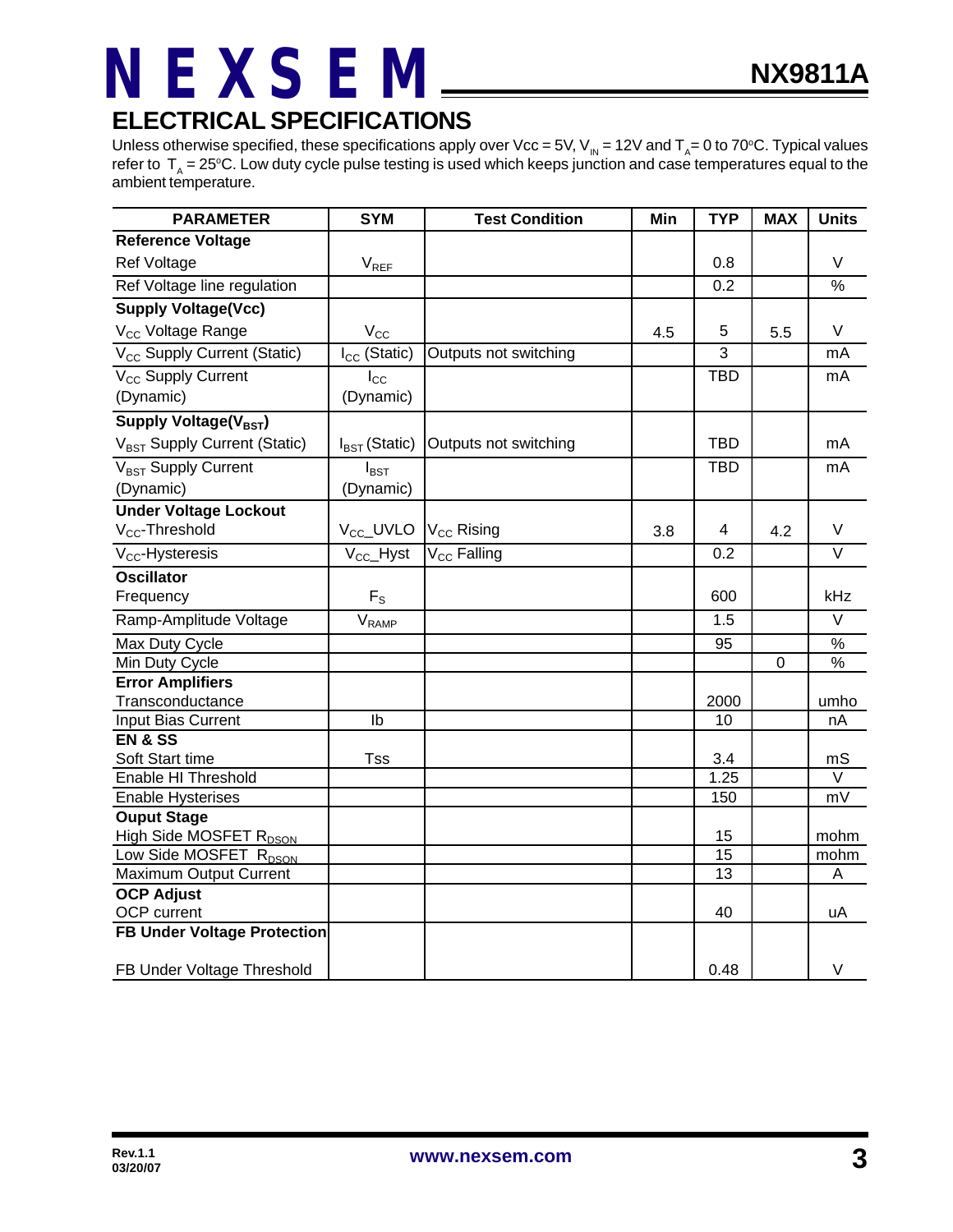### **PIN DESCRIPTIONS**

| PIN#           | <b>PIN SYMBOL</b> | <b>PIN DESCRIPTION</b>                                                                                                                                                                                                                                                                                                                                                                                                               |
|----------------|-------------------|--------------------------------------------------------------------------------------------------------------------------------------------------------------------------------------------------------------------------------------------------------------------------------------------------------------------------------------------------------------------------------------------------------------------------------------|
| 1,6,51         | <b>AGND</b>       | Analog ground.                                                                                                                                                                                                                                                                                                                                                                                                                       |
| $\overline{2}$ | <b>OCP</b>        | This pin is connected to the drain of the external low side MOSFET via resistor and<br>is the input of the over current protection(OCP) comparator. An internal current<br>source 40uA is flown to the external resistor which sets the OCP voltage across<br>the Rdson of the low side MOSFET. Current limit point is this voltage divided by the<br>Rds-on. Once this threshold is reached the Hdrv and Ldrv pins are latched out. |
| 3,21<br>40-50  | SW                | These pins are connected to source of high side FET and provides return path for<br>the high side driver. It is also used to hold the low side driver low until this pin is<br>brought low by the action of high side turning off. LDRV can only go high if SW is<br>below 1V threshold.                                                                                                                                             |
| 4              | <b>HDRV</b>       | High side MOSFET gate driver output                                                                                                                                                                                                                                                                                                                                                                                                  |
| 5              | <b>BST</b>        | This pin supplies voltage to high side FET driver. A high freq 0.1uF ceramic capaci-<br>tor is placed as close as possible to and connected to this pin and SW pin.                                                                                                                                                                                                                                                                  |
| $\overline{7}$ | ΗG                | High side MOSFET gate pin out which is needed to connected HDRV pin.                                                                                                                                                                                                                                                                                                                                                                 |
| $8 - 20$       | <b>VIN</b>        | Bus input which is connected to high side MOSFET's drain.                                                                                                                                                                                                                                                                                                                                                                            |
| 22-39          | <b>PGND</b>       | Source of low side MOSFET and ground of switching converter.                                                                                                                                                                                                                                                                                                                                                                         |
| 52             | <b>VCC</b>        | Power supply voltage. A high freq 1uF ceramic capacitor is placed as close as<br>possible to and connected to this pin and ground pin. The maximum rating of this<br>pin is 5V.                                                                                                                                                                                                                                                      |
| 53             | EN                | A resistor divider is connected from the respective switcher BUS voltages to these<br>pins that holds off the controller's soft start until this threshold is reached. An<br>external low cost transistor can be connected to this pin for external enable control.                                                                                                                                                                  |
| 54             | <b>FB</b>         | This pin is the error amplifier inverting input. It is connected via resistor divider to the<br>output of the switching regulator to set the output DC voltage. When FB pin voltage<br>is lower than 0.6V, hiccup circuit starts to recycle the soft start circuit after 2048<br>switching cycles.                                                                                                                                   |
| 55             | <b>COMP</b>       | This pin is the output of error amplifier and is used to compensate the voltage<br>control feedback loop. This pin can also be used to perform a shutdown if pulled<br>lower than 0.3V.                                                                                                                                                                                                                                              |
| 56             | <b>NC</b>         |                                                                                                                                                                                                                                                                                                                                                                                                                                      |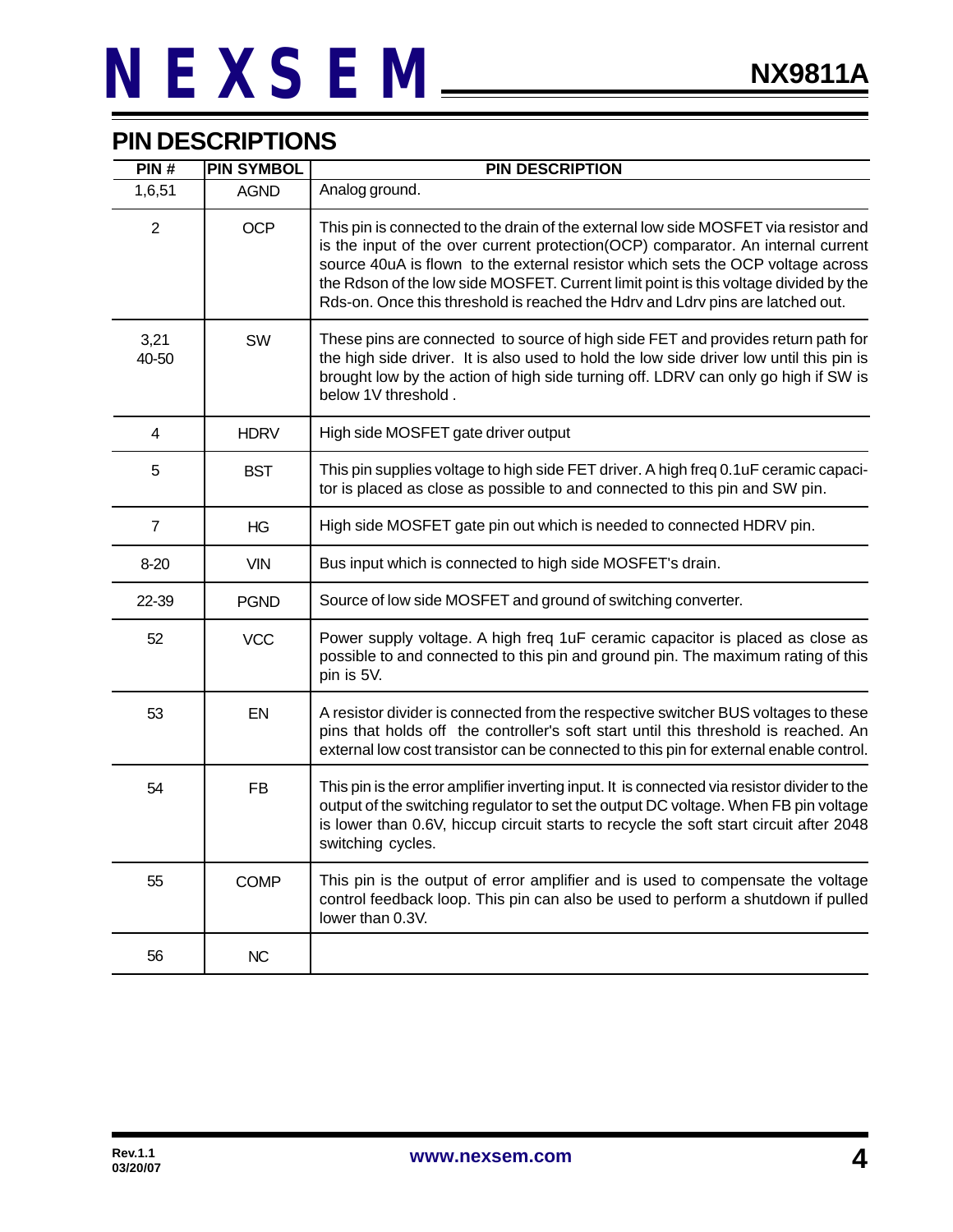### **BLOCK DIAGRAM**



Figure 2 - Simplified block diagram of the NX9811A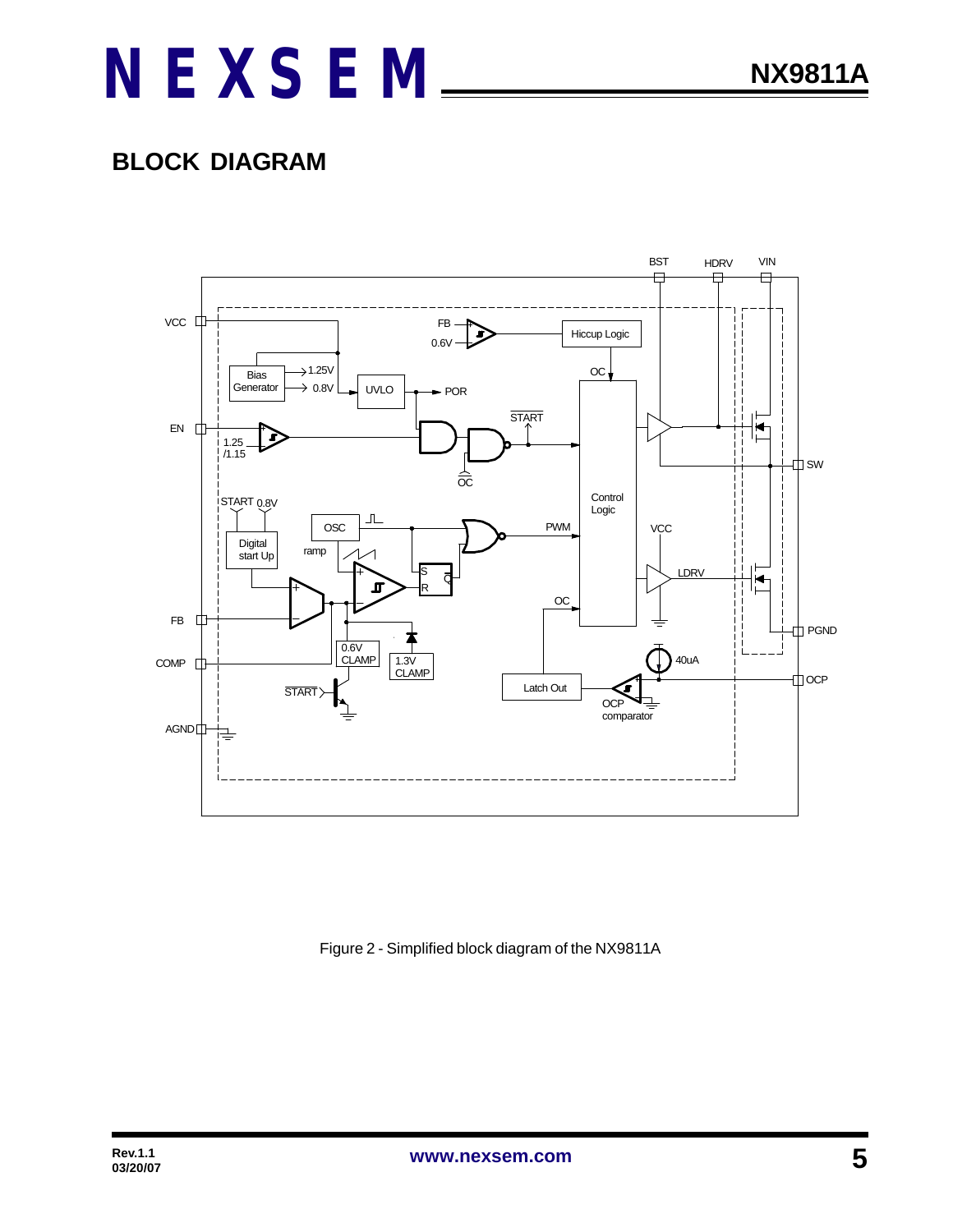

**Demoboard schematic**



Figure 3- Demo board schematic based on ORCAD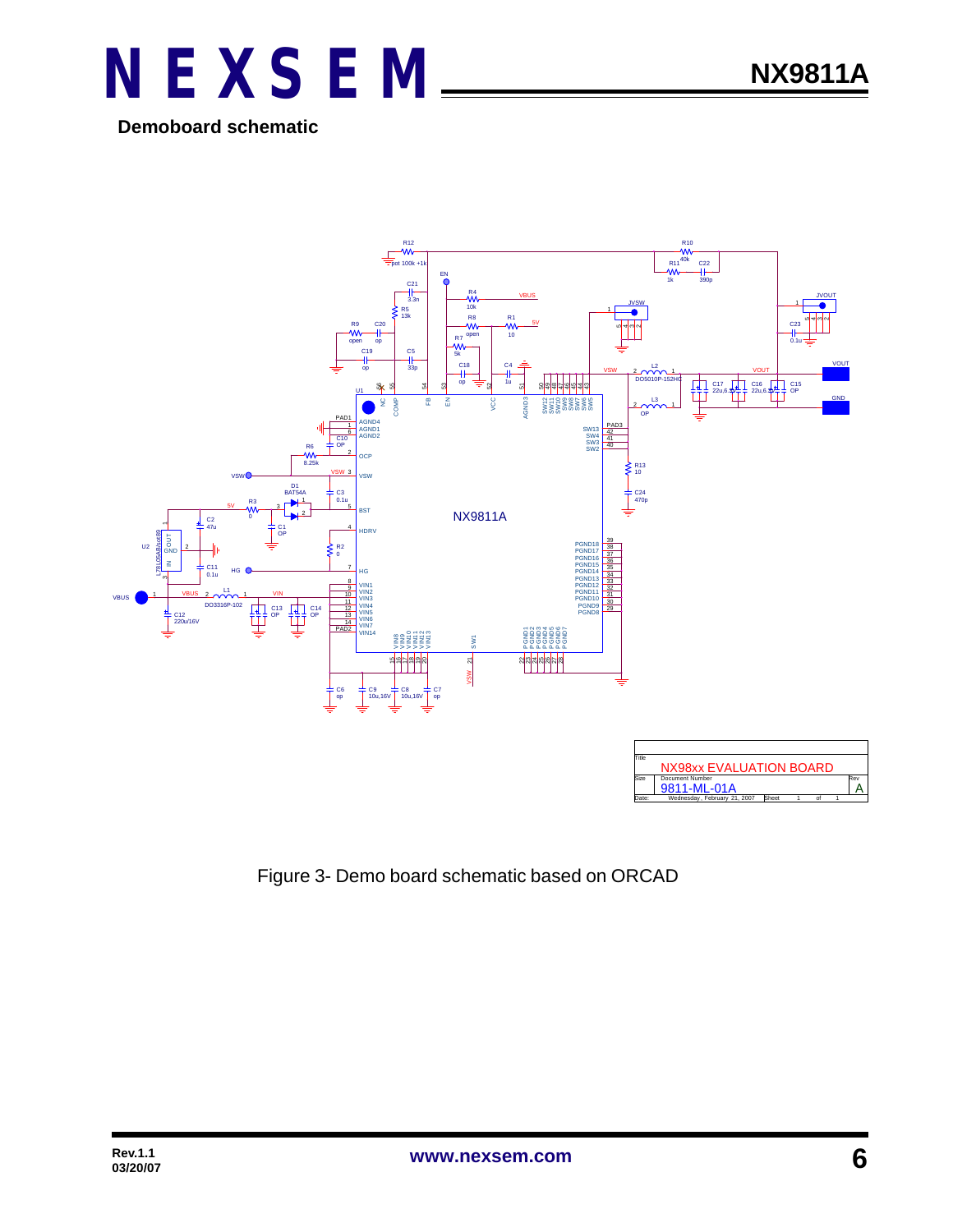### **Bill of Materials**

| Item                    | Quantity       | Reference                      | Value                | Manufacture        |
|-------------------------|----------------|--------------------------------|----------------------|--------------------|
| 1                       | 1              | $\overline{C2}$                | 47u, electricial     |                    |
| $\overline{2}$          | 3              | C3, C11, C23                   | 0.1 <sub>u</sub>     |                    |
| 3                       | 1              | $\overline{C4}$                | 1 <sub>u</sub>       |                    |
| $\overline{\mathbf{4}}$ | 1              | $\overline{\text{C5}}$         | 33p                  |                    |
| 5                       | $\overline{2}$ | C8, C9                         | 10u/16V ceramic      |                    |
| 6                       | 1              | $\overline{C12}$               | 220u/16V, electrical |                    |
| $\overline{7}$          | $\overline{2}$ | C16, C17                       | 22u/6.3V, ceramic    |                    |
| 8                       | 1              | C <sub>21</sub>                | 3.3n                 |                    |
| 9                       | 1              | C <sub>22</sub>                | 390 <sub>p</sub>     |                    |
| 10                      | 1              | C <sub>24</sub>                | 470p                 |                    |
| 11                      | 1              | D <sub>1</sub>                 | BAT54A               |                    |
| 12                      | 1              | L1                             | DO3316P-102          | Coilcraft          |
| 13                      | 1              | L2                             | DO5010P-152HC        | Coilcraft          |
| 14                      | $\overline{2}$ | R1,R13                         | 10                   |                    |
| 15                      | $\overline{2}$ | R <sub>2</sub> ,R <sub>3</sub> | 0                    |                    |
| 16                      | 1              | $\overline{R4}$                | 10k                  |                    |
| 17                      | 1              | $\overline{R5}$                | 13k                  |                    |
| 18                      | 1              | $\overline{R6}$                | 8.25k                |                    |
| 19                      | $\mathbf{1}$   | $\overline{R7}$                | $\overline{5k}$      |                    |
| 20                      | 1              | R10                            | 40k                  |                    |
| 21                      | 1              | R <sub>11</sub>                | 1k                   |                    |
| 22                      | 1              | R <sub>12</sub>                | 100k pot             |                    |
| 23                      | 1              | U1                             | <b>NX9811A</b>       | <b>NEXSEM INC.</b> |
| 24                      | 1              | U <sub>2</sub>                 | L78L05AB/sot89       |                    |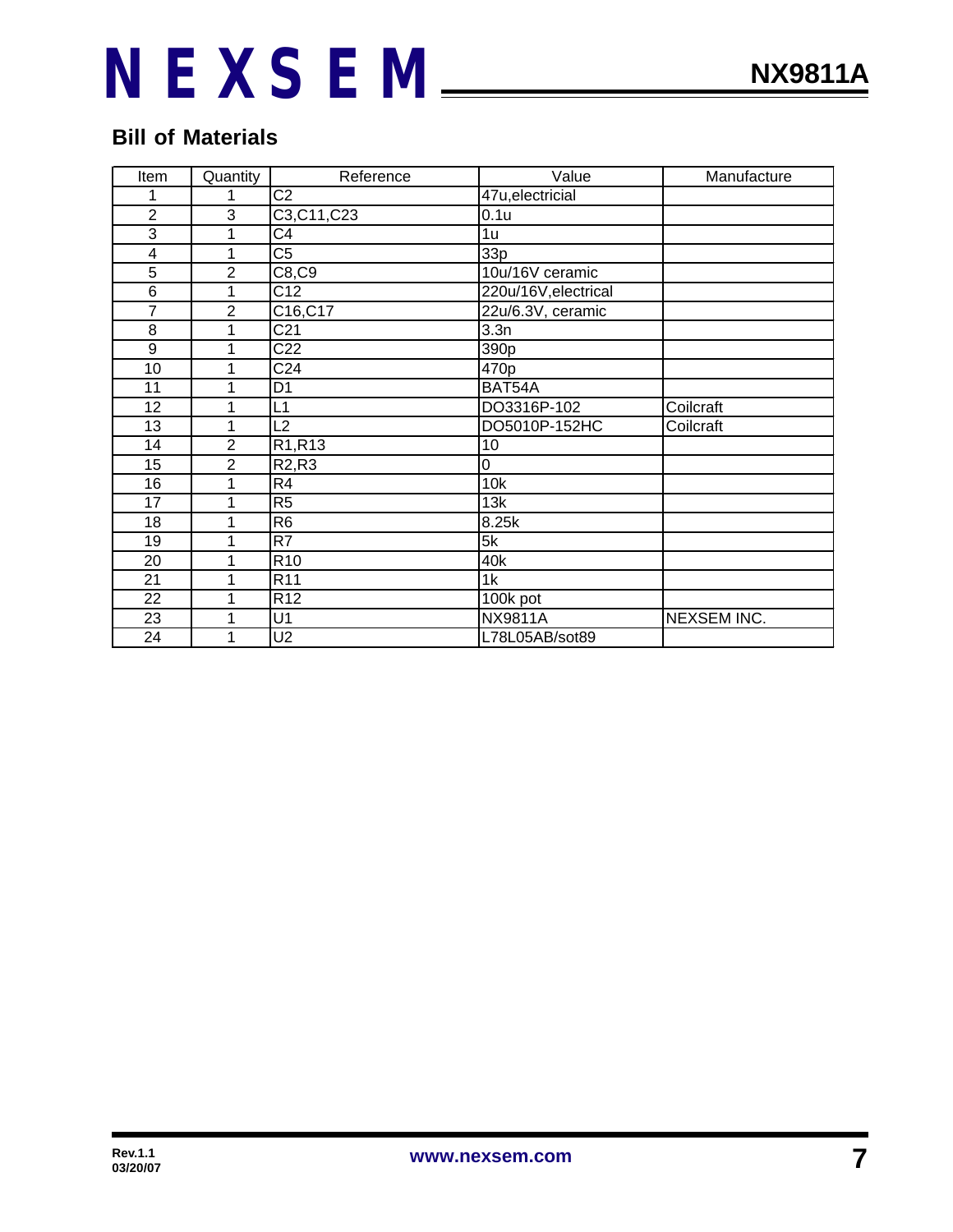

Figure 8 - Short circuit protection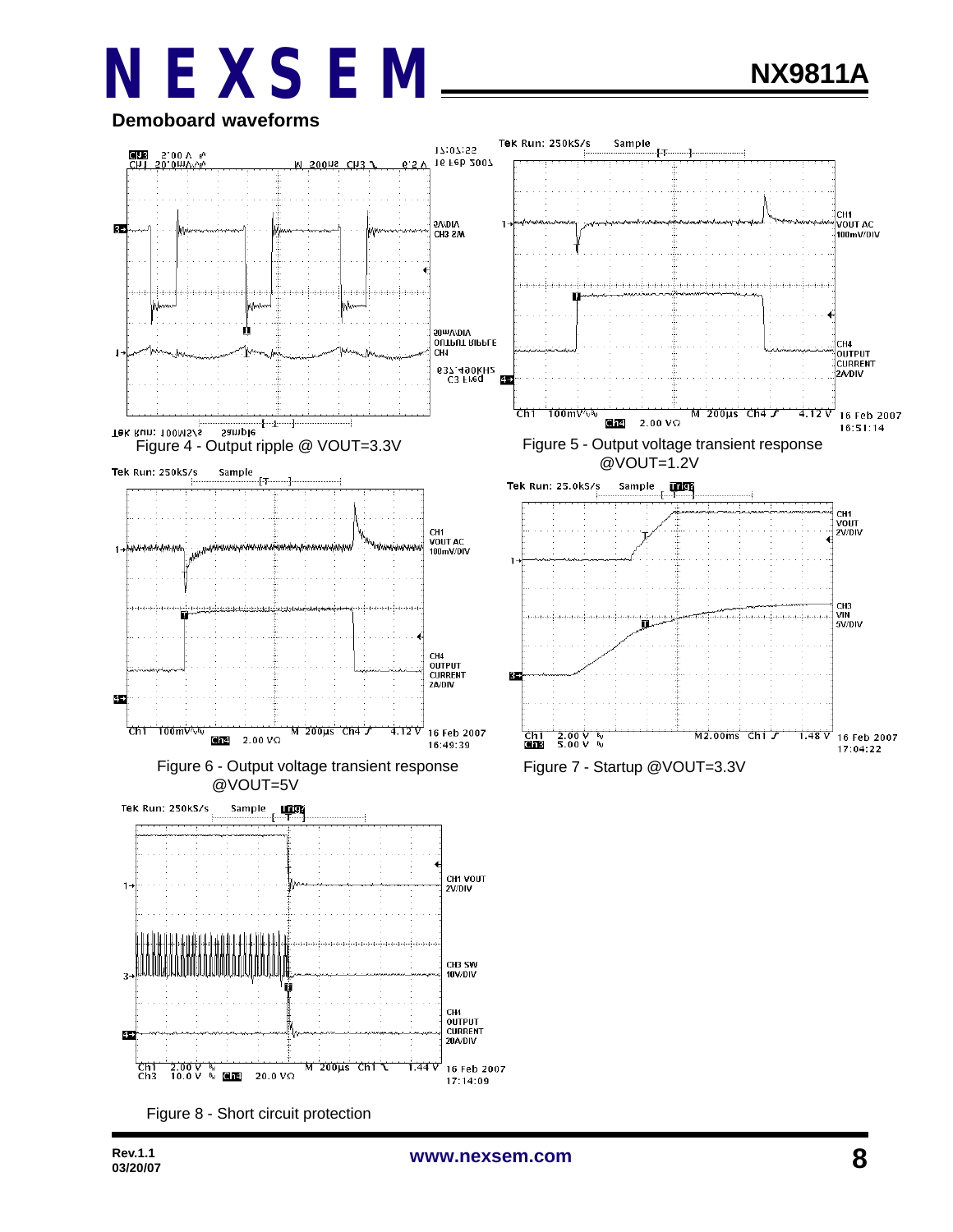

**Efficiency v.s. Output Voltage Vin=12V, Iout=8A**



Figure 9 - Efficiency chart





Figure 10 - Efficiency chart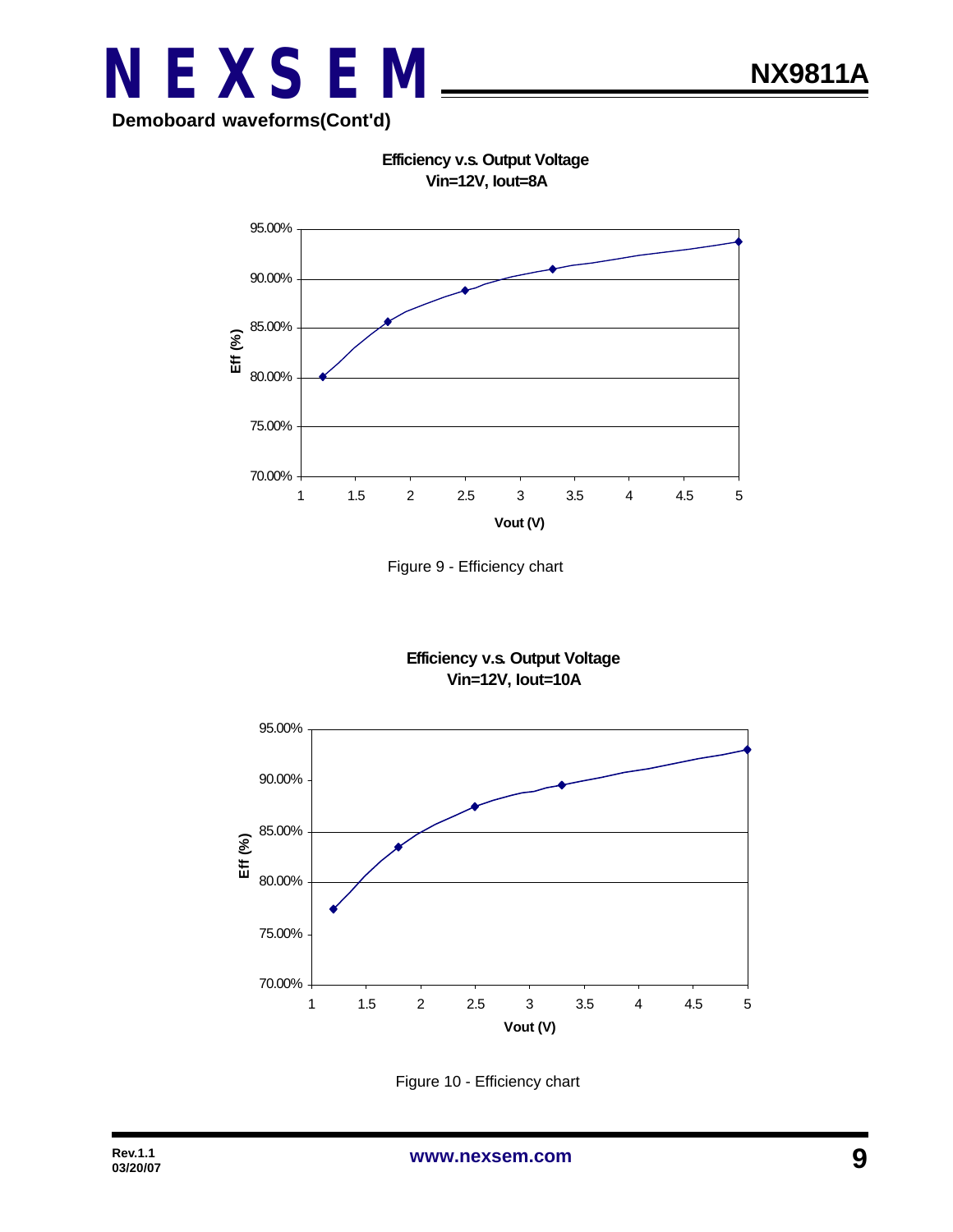



**Efficiency v.s. Output Voltage Vin=12V, Iout=13A**

Figure 11 - Efficiency chart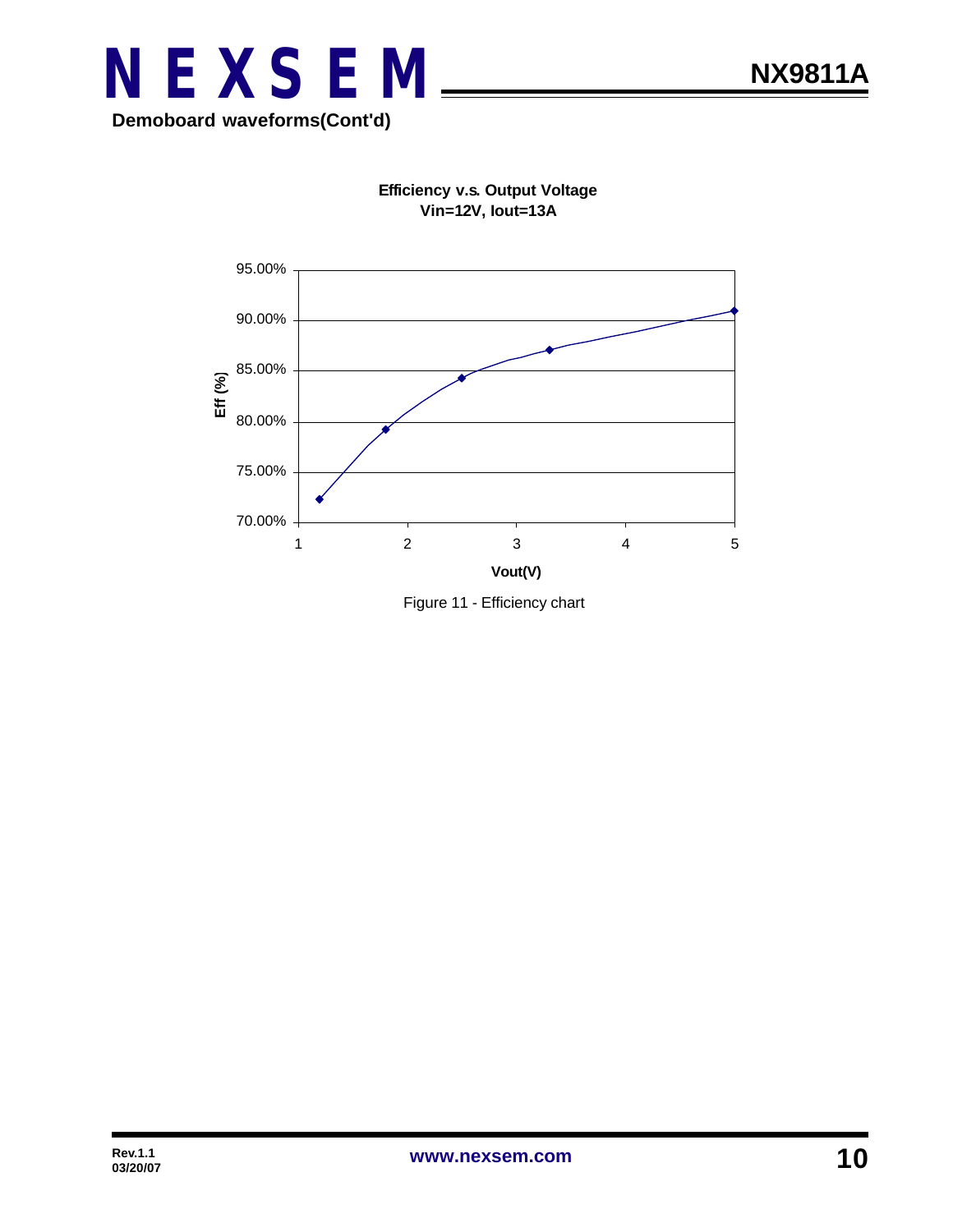### **APPLICATION INFORMATION Symbol Used In Application Information:**

| Vin          | - Input voltage                                    |
|--------------|----------------------------------------------------|
| Vout         | - Output voltage                                   |
| <b>I</b> out | - Output current                                   |
|              | $\Delta V_{\text{RIPPLE}}$ - Output voltage ripple |
| Es           | - Working frequency                                |

 $\Delta$ IRIPPLE - Inductor current ripple

#### **Design Example**

 The following is typical application for NX9811A, the schematic is figure 1.

 $V_{IN}$  = 12V  $V<sub>OUT</sub>=3.3V$  $Fs=600kHz$  $I<sub>OUT</sub>=10A$  $\Lambda$ VRIPPLE <= 33mV  $\Delta$ V<sub>DROOP</sub><=150mV @ 3A step

#### **Output Inductor Selection**

The selection of inductor value is based on inductor ripple current, power rating, working frequency and efficiency. Larger inductor value normally means smaller ripple current. However if the inductance is chosen too large, it brings slow response and lower efficiency. Usually the ripple current ranges from 20% to 40% of the output current. This is a design freedom which can be decided by design engineer according to various application requirements. The inductor value can be calculated by using the following equations:

$$
L_{\text{OUT}} = \frac{V_{\text{IN}} - V_{\text{OUT}}}{\Delta I_{\text{RIPPLE}}} \times \frac{V_{\text{OUT}}}{V_{\text{IN}}} \times \frac{1}{F_s}
$$
  
\n
$$
I_{\text{RIPPLE}} = k \times I_{\text{OUTPUT}}
$$

where k is between 0.2 to 0.4. Select k=0.3, then

$$
L_{\text{OUT}} = \frac{12V\text{-}3.3V}{0.3 \times 10A} \times \frac{3.3V}{12V} \times \frac{1}{600kHz}
$$
  
L\_{\text{OUT}} = 1.33uH

Choose inductor from COILCRAFT DO3316P-152HC with L=1.5uH is a good choice.

Current Ripple is recalculated as

$$
\Delta I_{RIPPLE} = \frac{V_{IN} - V_{OUT}}{L_{OUT}} \times \frac{V_{OUT}}{V_{IN}} \times \frac{1}{F_s}
$$
  
= 
$$
\frac{12V - 3.3V}{1.5uH} \times \frac{3.3v}{12V} \times \frac{1}{600kHz} = 2.66A
$$
...(2)

#### **Output Capacitor Selection**

Output capacitor is basically decided by the amount of the output voltage ripple allowed during steady state(DC) load condition as well as specification for the load transient. The optimum design may require a couple of iterations to satisfy both condition.

#### **Based on DC Load Condition**

The amount of voltage ripple during the DC load condition is determined by equation(3).

$$
\Delta V_{\text{RIPPLE}} = \text{ESR} \times \Delta I_{\text{RIPPLE}} + \frac{\Delta I_{\text{RIPPLE}}}{8 \times F_s \times C_{\text{OUT}}} \quad ...(3)
$$

Where ESR is the output capacitors' equivalent series resistance,  $C_{\text{OUT}}$  is the value of output capacitors.

Typically when large value capacitors are selected such as Aluminum Electrolytic,POSCAP and OSCON types are used, the amount of the output voltage ripple is dominated by the first term in equation(3) and the second term can be neglected.

In this example ceramic capacitors are chosen as output capacitors, both terms in equation (3) need to be evaluated to determine the overall ripple. Usually when this type of capacitors are selected, the amount of capacitance per single unit is not sufficient to meet the transient specification, which results in parallel configuration of multiple capacitors. Two 22uF, X5R ceramic capacitor with 2mΩ ESR is used. The amount of output ripple is

$$
\Delta V_{\text{RIPPLE}} = 2m\Omega \times 2.66A + \frac{2.66A}{8 \times 600 \text{kHz} \times 44 \text{uF}}
$$

$$
= 17.9 \text{mV}
$$

Although this meets DC ripple spec, however it needs to be studied for transient requirement.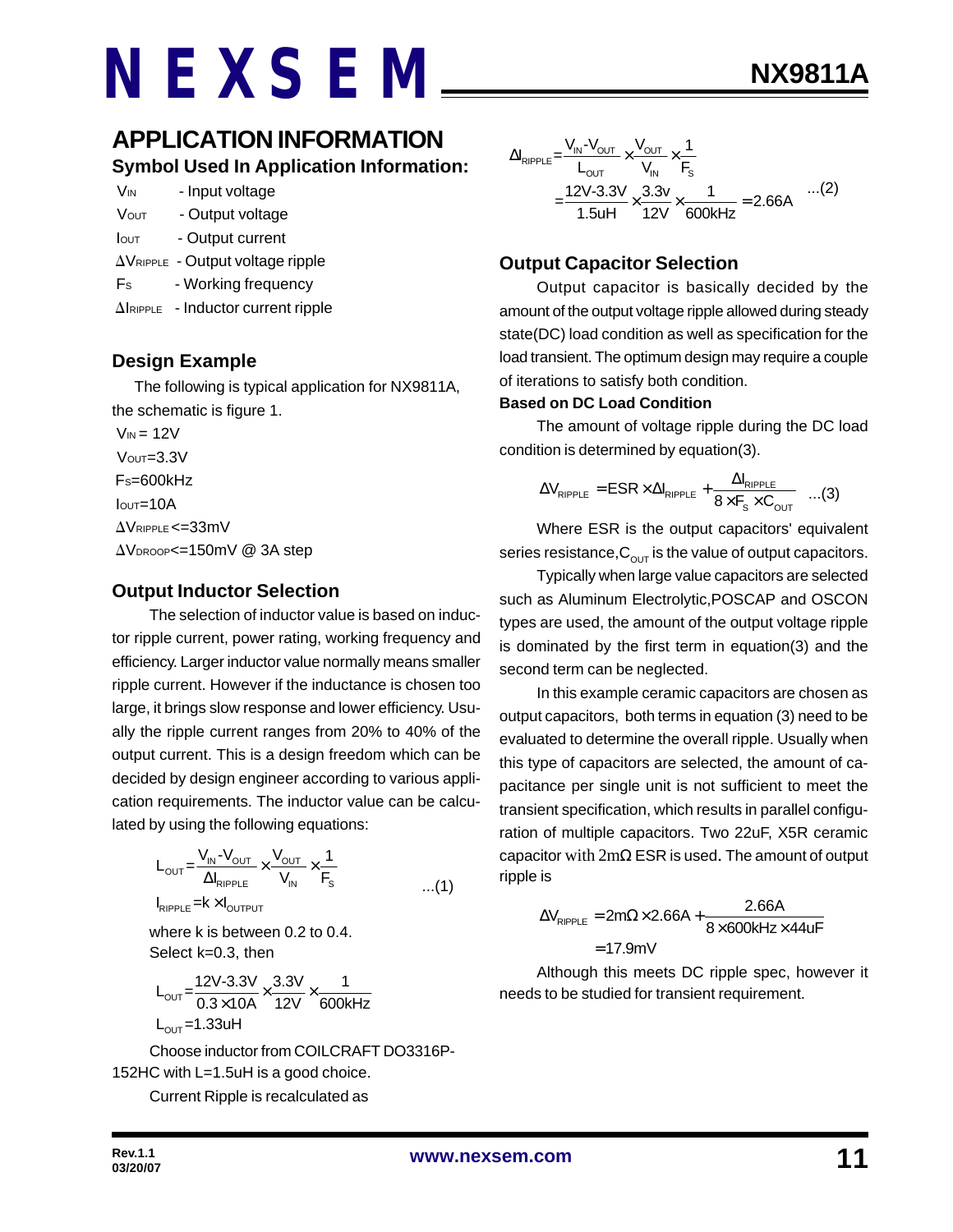Typically, the output voltage droop during transient is specified as:

#### $\Delta\mathsf{V}_{\mathsf{DROOP}}{\,<} \Delta\mathsf{V}_{\mathsf{TRAN}}$  @ step load  $\Delta\mathsf{I}_{\mathsf{STEP}}$

During the transient, the voltage droop during the transient is composed of two sections. One Section is dependent on the ESR of capacitor, the other section is a function of the inductor, output capacitance as well as input, output voltage. For example, for the overshoot, when load from high load to light load with a  $\Delta I_{\text{STEP}}$ transient load, if assuming the bandwidth of system is high enough, the overshoot can be estimated as the following equation.

$$
\Delta V_{\text{overshoot}} = \text{ESR} \times \Delta I_{\text{step}} + \frac{V_{\text{OUT}}}{2 \times L \times C_{\text{OUT}}} \times \tau^2 \qquad \dots (4)
$$

where *t* is the a function of capacitor, etc.

$$
\tau = \begin{cases}\n0 & \text{if} \quad L \leq L_{\text{crit}} \\
\frac{L \times \Delta I_{\text{step}}}{V_{\text{OUT}}} - \text{ESR} \times C_{\text{OUT}} & \text{if} \quad L \geq L_{\text{crit}} \quad \quad ...(5)\n\end{cases}
$$

where

$$
L_{\rm crit} = \frac{ESR \times C_{\rm OUT} \times V_{\rm OUT}}{\Delta I_{\rm step}} = \frac{ESR_{\rm E} \times C_{\rm E} \times V_{\rm OUT}}{\Delta I_{\rm step}} \quad \ldots \text{(6)}
$$

where  $\mathsf{ESR}_\mathsf{E}$  and  $\mathsf{C}_\mathsf{E}$  represents  $\mathsf{ESR}\,$  and capacitance of each capacitor if multiple capacitors are used in parallel.

The above equation shows that if the selected output inductor is smaller than the critical inductance, the voltage droop or overshoot is only dependent on the ESR of output capacitor. For low frequency capacitor such as electrolytic capacitor, the product of ESR and capacitance is high and  $L \leq L_{crit}$  is true. In that case, the transient spec is dependent on the ESR of capacitor.

In most cases, the output capacitors are multiple capacitors in parallel. The number of capacitors can be calculated by the following

$$
N = \frac{ESR_{E} \times \Delta I_{\text{step}}}{\Delta V_{\text{tran}}} + \frac{V_{\text{OUT}}}{2 \times L \times C_{E} \times \Delta V_{\text{tran}}} \times \tau^{2} \qquad ...(7)
$$

where

$$
\tau = \begin{cases} 0 & \text{if} \quad L \leq L_{\text{crit}} \\ \frac{L \times \Delta I_{\text{step}}}{V_{\text{OUT}}} - ESR_{\text{E}} \times C_{\text{E}} & \text{if} \quad L \geq L_{\text{crit}} \end{cases} \tag{8}
$$

For example, assume voltage droop during transient is 150mV for 3A load step.

Two 22uF, X5R ceramic capacitor with 2mΩ ESR is used, the critical inductance is given as

$$
L_{\text{crit}} = \frac{ESR_{\text{E}} \times C_{\text{E}} \times V_{\text{OUT}}}{\Delta I_{\text{step}}} =
$$

$$
\frac{2m\Omega \times 22\mu\text{F} \times 3.3\text{V}}{3\text{A}} = 0.048\mu\text{H}
$$

The selected inductor is 1.5uH which is bigger than critical inductance. In that case, the output voltage transient not only dependent on the ESR, but also capacitance.

number of capacitors is

$$
\tau = \frac{L \times \Delta I_{\text{step}}}{V_{\text{OUT}}} - \text{ESR}_{E} \times C_{E}
$$
\n
$$
= \frac{1.5 \mu H \times 3A}{3.3 V} - 2 \text{m}\Omega \times 22 \mu F = 1.32 \text{us}
$$
\n
$$
N = \frac{\text{ESR}_{E} \times \Delta I_{\text{step}}}{\Delta V_{\text{tran}}} + \frac{V_{\text{OUT}}}{2 \times L \times C_{E} \times \Delta V_{\text{tran}}} \times \tau^{2}
$$
\n
$$
= \frac{2 \text{m}\Omega \times 3A}{150 \text{mV}} + \frac{3.3 V}{2 \times 1.5 \mu H \times 22 \mu F \times 150 \text{mV}} \times (1.32 \text{us})^{2}
$$
\n= 1.03

The number of capacitors has to satisfied both ripple and transient requirement. Overall, we can choose N=2.

It should be considered that the proposed equation is based on ideal case, in reality, the droop or overshoot is typically more than the calculation. The equation gives a good start. For more margin, more capacitors have to be chosen after the test. Typically, for high frequency capacitor such as high quality POSCAP especially ceramic capacitor, 20% to 100% (for ceramic) more capacitors have to be chosen since the ESR of capacitors is so low that the PCB parasitic can affect the results tremendously. More capacitors have to be selected to compensate these parasitic parameters.

#### **Compensator Design**

Due to the double pole generated by LC filter of the power stage, the power system has 180° phase shift, and therefore, is unstable by itself. In order to achieve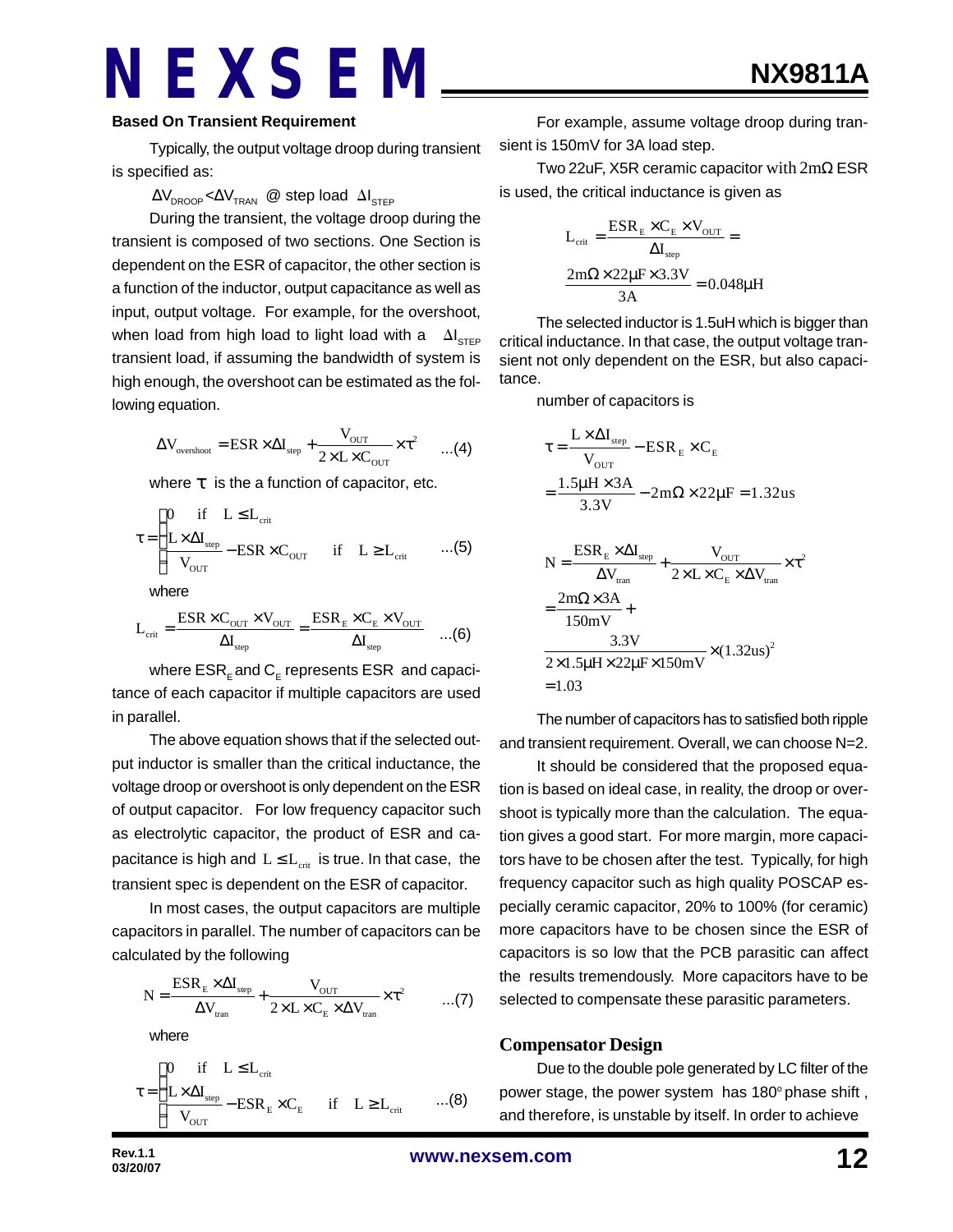accurate output voltage and fast transient response,compensator is employed to provide highest possible bandwidth and enough phase margin.Ideally,the Bode plot of the closed loop system has crossover frequency between1/10 and 1/5 of the switching frequency, phase margin greater than  $50^{\circ}$  and the gain crossing 0dB with -20dB/decade. Power stage output capacitors usually decide the compensator type. If electrolytic capacitors are chosen as output capacitors, type II compensator can be used to compensate the system, because the zero caused by output capacitor ESR is lower than crossover frequency. Otherwise type III compensator should be chosen.

#### **A. Type III compensator design**

 For low ESR output capacitors, typically such as Sanyo oscap and poscap, the frequency of ESR zero caused by output capacitors is higher than the crossover frequency. In this case, it is necessary to compensate the system with type III compensator. The following figures and equations show how to realize the type III compensator by transconductance amplifier.

$$
F_{z_1} = \frac{1}{2 \times \pi \times R_4 \times C_2}
$$
...(9)

$$
F_{22} = \frac{1}{2 \times \pi \times (R_2 + R_3) \times C_3}
$$
...(10)

$$
F_{p_1} = \frac{1}{2 \times \pi \times R_3 \times C_3}
$$
...(11)

$$
F_{p_2} = \frac{1}{2 \times \pi \times R_4 \times \frac{C_1 \times C_2}{C_1 + C_2}}
$$
...(12)

where Fz1, Fz2, F<sub>P1</sub> and F<sub>P2</sub> are poles and zeros in the compensator.

The transfer function of type III compensator for transconductance amplifier is given by:

$$
\frac{V_{e}}{V_{\text{OUT}}} = \frac{1 - g_{m} \times Z_{f}}{1 + g_{m} \times Z_{in} + Z_{in} / R_{1}}
$$

For the voltage amplifier, the transfer function of

compensator is

$$
\frac{V_e}{V_{OUT}} = \frac{-Z_f}{Z_{in}}
$$

To achieve the same effect as voltage amplifier, the compensator of transconductance amplifier must satisfy this condition:  $R_{\textit{\tiny{A}}}$ >>2/gm. And it would be desirable if  $R_1$ || $R_2$ || $R_3$ >>1/gm can be met at the same time.





**Case 1: FLC<F<sup>O</sup> <FESR(ceramic)**



Figure 13 - Bode plot of Type III compensator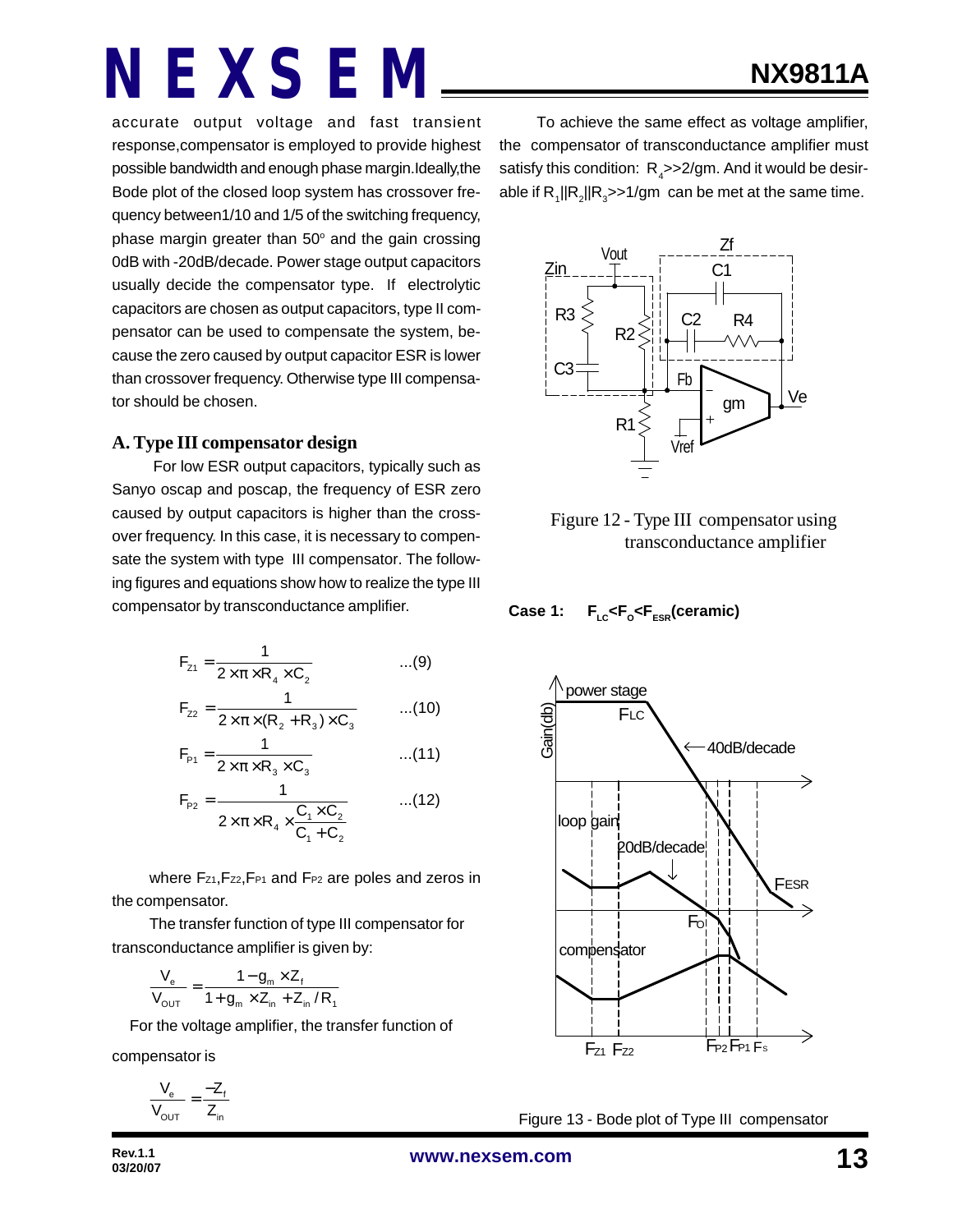Design example for type III compensator are in order. The crossover frequency has to be selected as  $F_{LC}$ < $F_{\rm o}$ < $F_{ESR_s}$  and  $F_{\rm o}$ <=1/10~1/5 $F_{\rm s}$ .

1. Calculate the location of LC double pole  $F_{\text{LC}}$ and ESR zero  $F_{ESR}$ .

$$
F_{LC} = \frac{1}{2 \times \pi \times \sqrt{L_{OUT} \times C_{OUT}}}
$$

$$
= \frac{1}{2 \times \pi \times \sqrt{1.5uH \times 44uF}}
$$

$$
= 19.6kHz
$$

$$
F_{ESR} = \frac{1}{2 \times \pi \times ESR \times C_{OUT}}
$$
  
= 
$$
\frac{1}{2 \times \pi \times 2m\Omega \times 44uF}
$$
  
= 3.6MHz

2. Set 
$$
R_2
$$
 equal to  $40k\Omega$ .

$$
R_1 = \frac{R_2 \times V_{REF}}{V_{OUT} - V_{REF}} = \frac{40k\Omega \times 0.8V}{3.3V - 0.8V} = 12.8k\Omega
$$
  
Choose R<sub>1</sub>=12.7k $\Omega$ .  
3. Set zero F<sub>z2</sub> = 0.5F<sub>LC</sub> and F<sub>p1</sub> = 3/4F<sub>s</sub>.

4. Calculate  $R_4$  and  $C_3$  with the crossover

frequency at 1/10~ 1/5 of the switching frequency. Set  $F_{\rm o}$ =100kHz.

$$
C_{3} = \frac{1}{2 \times \pi \times R_{2}} \times (\frac{1}{F_{22}} - \frac{1}{F_{p1}})
$$
  
=  $\frac{1}{2 \times \pi \times 40k\Omega} \times (\frac{1}{9.8kHz} - \frac{1}{450kHz})$   
= 397pF

$$
R_4 = \frac{V_{\text{osc}}}{V_{\text{in}}} \times \frac{2 \times \pi \times F_0 \times L}{C_3} \times C_{\text{out}}
$$
  
= 
$$
\frac{1.5V}{12V} \times \frac{2 \times \pi \times 100kHz \times 1.5uH}{390pF} \times 44uF
$$
  
= 13.3k $\Omega$ 

Choose C $_{3}$ =390pF, R $_{4}$ =13kΩ. 5. Calculate  $\mathsf{C}_\mathsf{2}$  with zero  $\mathsf{F}_\mathsf{z_1}$  at 20% of the LC double pole by equation (9).

$$
C_2 = \frac{1}{2 \times \pi \times F_{z_1} \times R_4}
$$
  
= 
$$
\frac{1}{2 \times \pi \times 0.2 \times 19.6 \text{kHz} \times 13 \text{k}\Omega}
$$
  
= 3.1nF

Choose  $\mathrm{C}_\textit{2}$ =3.3nF.

6. Calculate C<sub>1</sub> by equation (12) with pole F<sub>p2</sub> at half the switching frequency.

$$
C_1 = \frac{1}{2 \times \pi \times R_4 \times F_{P2}}
$$
  
= 
$$
\frac{1}{2 \times \pi \times 13k\Omega \times 300kHz}
$$
  
= 40pF

 $\mathsf{Choose}\, \mathsf{C}_\text{\!i}=33\text{pF}$ 7. Calculate  $\mathsf{R}_{_{3}}$  by equation (11).

$$
R_{3} = \frac{1}{2 \times \pi \times F_{P1} \times C_{3}}
$$
  
= 
$$
\frac{1}{2 \times \pi \times 450 \text{kHz} \times 390 \text{pF}}
$$
  
= 
$$
906\Omega
$$

Choose R $_{3}$ =1kΩ.

#### **Case 2: FLC<F<sup>O</sup> <FESR( low ESR POSCAP, OSCON)**



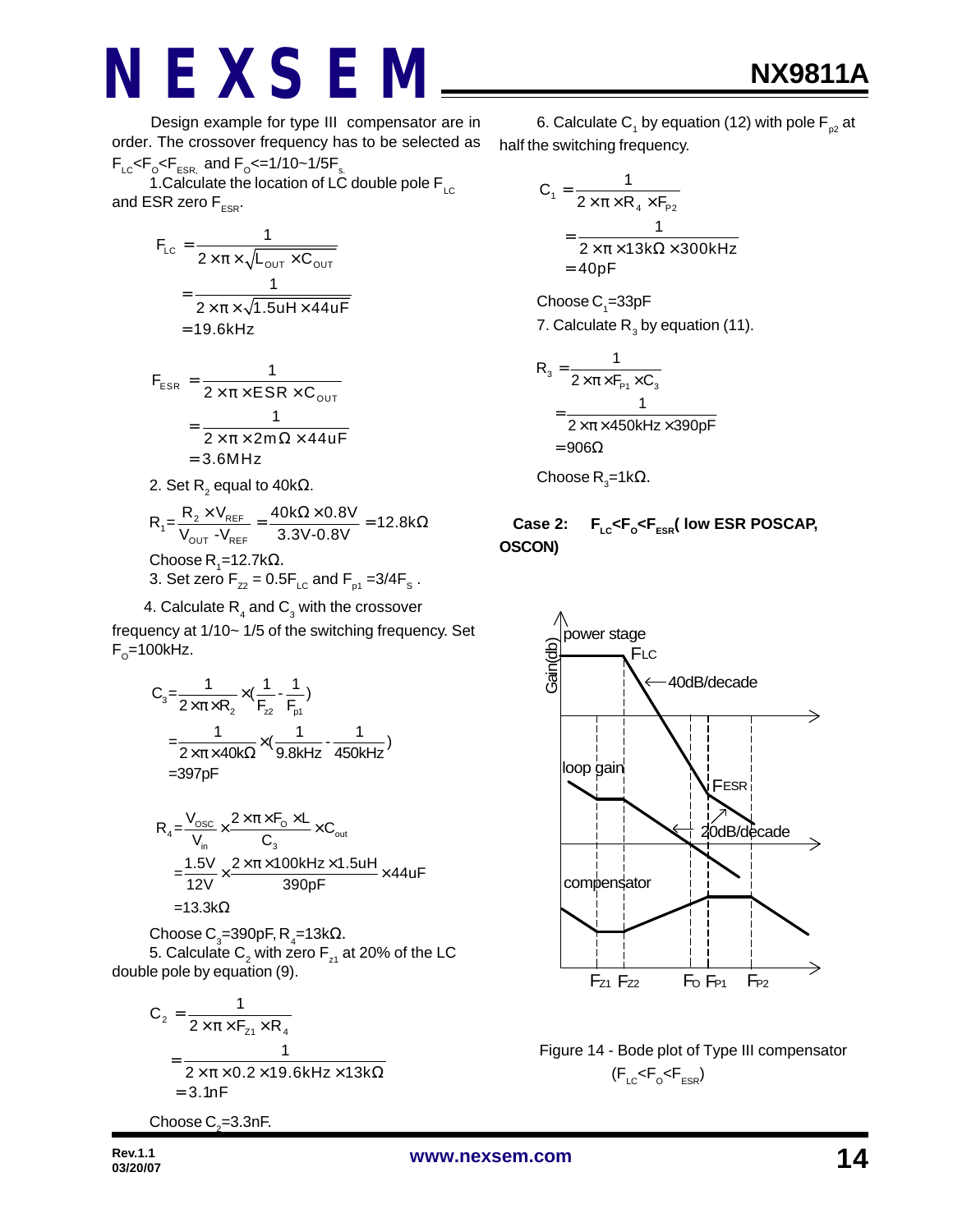Typical design example of type III compensator in which one oscon capacitor (560uF, 7mohm) is chosen as output capacitor is shown as the following steps.

1. Calculate the location of LC double pole  $F_{LC}$ and ESR zero  $F_{ESR}$ .

$$
F_{LC} = \frac{1}{2 \times \pi \times \sqrt{L_{OUT} \times C_{OUT}}}
$$

$$
= \frac{1}{2 \times \pi \times \sqrt{1.5uH \times 560uF}}
$$

$$
= 5.5kHz
$$

$$
F_{ESR} = \frac{1}{2 \times \pi \times ESR \times C_{OUT}}
$$
  
= 
$$
\frac{1}{2 \times \pi \times 7m\Omega \times 560uF}
$$
  
= 40.6kHz

2. Set R $_{_2}$  equal to 10k $\Omega_\cdot$ 

$$
R_{1} = \frac{R_{2} \times V_{REF}}{V_{OUT} - V_{REF}} = \frac{10k\Omega \times 0.8V}{1.8V - 0.8V} = 8k\Omega
$$

Choose R<sub>1</sub>=8.06kΩ.

3. Set zero  $F_{Z2} = F_{LC}$  and  $F_{p1} = F_{ESR}$ , calculate  $C_{3}$ .

$$
C_3 = \frac{1}{2 \times \pi \times R_2} \times (\frac{1}{F_{22}} - \frac{1}{F_{p1}})
$$
  
=  $\frac{1}{2 \times \pi \times 10k\Omega} \times (\frac{1}{5.5kHz} - \frac{1}{40.6kHz})$   
= 2.5nF

Choose  $\mathsf{C}_\mathsf{3}$ =2.7nF.

4. Calculate  $\mathsf{R}_{_4}$  with the crossover frequency at 1/ 10~ 1/5 of the switching frequency. Set  $F_{\rm o}$ =60kHz.

$$
R_{4} = \frac{V_{\text{osc}}}{V_{\text{in}}} \times \frac{2 \times \pi \times F_{\text{o}} \times L}{C_{3}} \times C_{\text{out}}
$$
  
= 
$$
\frac{1.1 V}{12 V} \times \frac{2 \times \pi \times 60 k H z \times 1.5 u H}{2.7 nF} \times 560 u F
$$
  
= 10.7 kΩ

 $\mathsf{Choose}\, \mathsf{R}_4\mathsf{=}10.7\mathsf{k}\Omega.$ 

5. Calculate  $\mathsf{C}_\mathsf{2}$  with zero  $\mathsf{F}_\mathsf{z_1}$  at 75% of the LC double pole by equation (9).

**NX9811A**

$$
C_2 = \frac{1}{2 \times \pi \times F_{z1} \times R_4}
$$
  
= 
$$
\frac{1}{2 \times \pi \times 0.75 \times 5.5 \times Hz \times 10.7 \times \Omega}
$$
  
= 3.6nF

Choose C $_{\textrm{\tiny{2}}}$ =3.3nF. 6. Calculate C<sub>1</sub> by equation (12) with pole F<sub>p2</sub> at half the switching frequency.

$$
C_1 = \frac{1}{2 \times \pi \times R_4 \times F_{p_2}}
$$
  
= 
$$
\frac{1}{2 \times \pi \times 10.7 k\Omega \times 300kHz}
$$
  
= 49pF

Choose  $\mathsf{C}_\text{\tiny{1}}$ =47pF. 7. Calculate  $\mathsf{R}_{_{\mathsf{3}}}$  by equation (11) with  $\mathsf{F}_{_{\sf p1}}\!=\!\!\mathsf{F}_{_{\sf ESR}}.$ 

$$
R_{3} = \frac{1}{2 \times \pi \times F_{P1} \times C_{3}}
$$
  
= 
$$
\frac{1}{2 \times \pi \times 40.6 \text{kHz} \times 2.7 \text{nF}}
$$
  
= 1.45k $\Omega$ 

Choose R<sub>3</sub> = 1.43kΩ.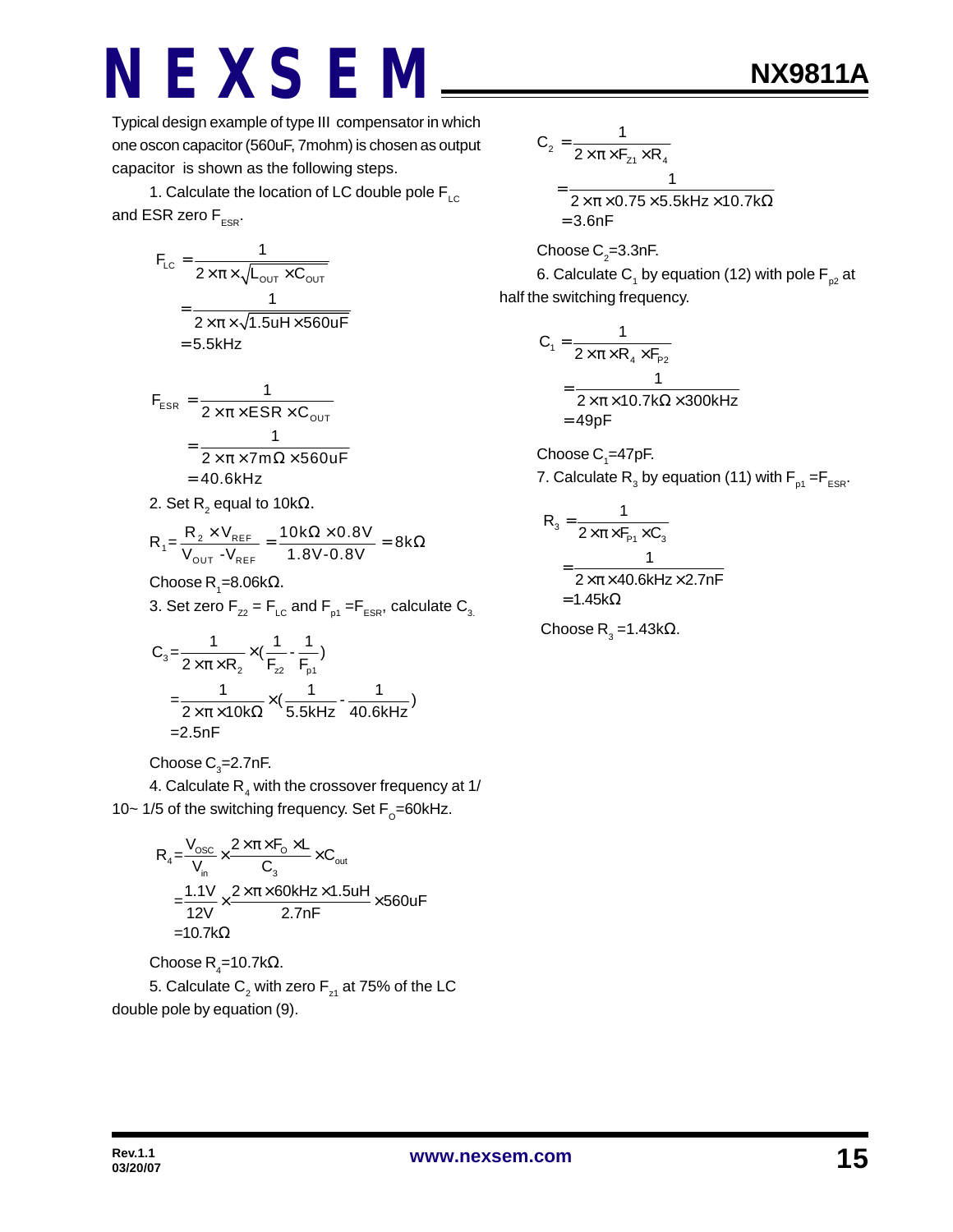Case 3:  $F_{LC}$ < $F_{ESR}$ < $F_{O}$ 



#### Figure 15 - Bode plot of Type III compensator  $(\mathsf{F}_{\text{\tiny{LC}}} \!\! < \!\! \mathsf{F}_{\text{\tiny{ESR}}} \!\! < \!\! \mathsf{F}_{\text{\tiny{O}}} )$

 If electrolytic capacitors are used as output capacitors, typical design example of type III compensator in which the crossover frequency is selected as  $\mathsf{F_{\scriptscriptstyle{LC}}}$ < $\mathsf{F_{\scriptscriptstyle{ESR}}}$ < $\mathsf{F_{\scriptscriptstyle{O}}}$  and  $\mathsf{F_{\scriptscriptstyle{O}}}$ <=1/10~1/5 $\mathsf{F_{\scriptscriptstyle{S}}}$  is shown as the following steps. Here two SANYO MV-WG1500 with 13 m $\Omega$  is chosen as output capacitor.

1. Calculate the location of LC double pole  $F_{\text{LC}}$ and ESR zero  $F_{ESR}$ .

$$
F_{LC} = \frac{1}{2 \times \pi \times \sqrt{L_{OUT} \times C_{OUT}}}
$$
  
= 
$$
\frac{1}{2 \times \pi \times \sqrt{1 uH \times 3000 uF}}
$$
  
= 2.9kHz  

$$
F_{ESR} = \frac{1}{2 \times \pi \times ESR \times C_{OUT}}
$$
  
= 
$$
\frac{1}{2 \times \pi \times 6.5 m\Omega \times 3000 uF}
$$

 $= 8.2$ kHz

2. Set R $_{2}$  equal to 10k $\Omega_{\cdot}$ 

$$
R_{1} = \frac{R_{2} \times V_{REF}}{V_{OUT} - V_{REF}} = \frac{10k\Omega \times 0.8V}{1.8V - 0.8V} = 8k\Omega
$$
  
Choose R<sub>1</sub>=8k $\Omega$ .  
3. Set zero F<sub>zz</sub> = F<sub>LC</sub> and F<sub>p1</sub> = F<sub>ESR</sub>.  
4. Calculate C<sub>3</sub>.  

$$
C_{3} = \frac{1}{2 \times \pi \times R_{2}} \times (\frac{1}{F_{z2}} - \frac{1}{F_{p1}})
$$

$$
= \frac{1}{2 \times \pi \times 10k\Omega} \times (\frac{1}{2.9kHz} - \frac{1}{8.2kHz})
$$

$$
= 3.5nF
$$

Choose  $\mathsf{C}_\mathsf{3}^{}\text{=}$ 3.3nF.

5. Calculate  $\mathsf{R}_{_{3}}$  .

$$
R_{3} = \frac{1}{2 \times \pi \times F_{P1} \times C_{3}}
$$
  
= 
$$
\frac{1}{2 \times \pi \times 8.2 \text{kHz} \times 3.3 \text{nF}}
$$
  
= 5.9 kΩ

Choose R $_{_3}$ =5.9kΩ. 6. Calculate  $\mathsf{R}_{_4}$  with  $\mathsf{F}_{_{\text{\tiny O}}}$ =60kHz.

$$
R_4 = \frac{V_{osc}}{V_{in}} \times \frac{2 \times \pi \times F_0 \times L}{ESR} \times \frac{R_2 \times R_3}{R_2 + R_3}
$$
  
= 
$$
\frac{1.5V}{12V} \times \frac{2 \times \pi \times 60kHz \times 1uH}{6.5m\Omega} \times \frac{10k\Omega \times 5.9k\Omega}{10k\Omega + 5.9k\Omega}
$$
  
= 26.9k\Omega

 $\mathsf{Choose}\, \mathsf{R}_4\!\!=\!\!26.7\mathsf{k}\Omega.$ 5. Calculate  $\mathsf{C}_\mathsf{2}$  with zero  $\mathsf{F}_\mathsf{z_1}$  at 75% of the LC double pole by equation (9).

$$
C_2 = \frac{1}{2 \times \pi \times F_{z1} \times R_4}
$$
  
= 
$$
\frac{1}{2 \times \pi \times 0.75 \times 2.9 \text{kHz} \times 26.7 \text{k}\Omega}
$$
  
= 2nF

Choose C $_{\textrm{\tiny{2}}}$ =2.2nF. 6. Calculate C<sub>1</sub> by equation (12) with pole F<sub>p2</sub> at half the switching frequency.

$$
C_1 = \frac{1}{2 \times \pi \times R_4 \times F_{p_2}}
$$
  
= 
$$
\frac{1}{2 \times \pi \times 26.7 k\Omega \times 300kHz}
$$
  
= 20pF

Choose  $\mathsf{C}_\text{\tiny{1}}$ =22pF.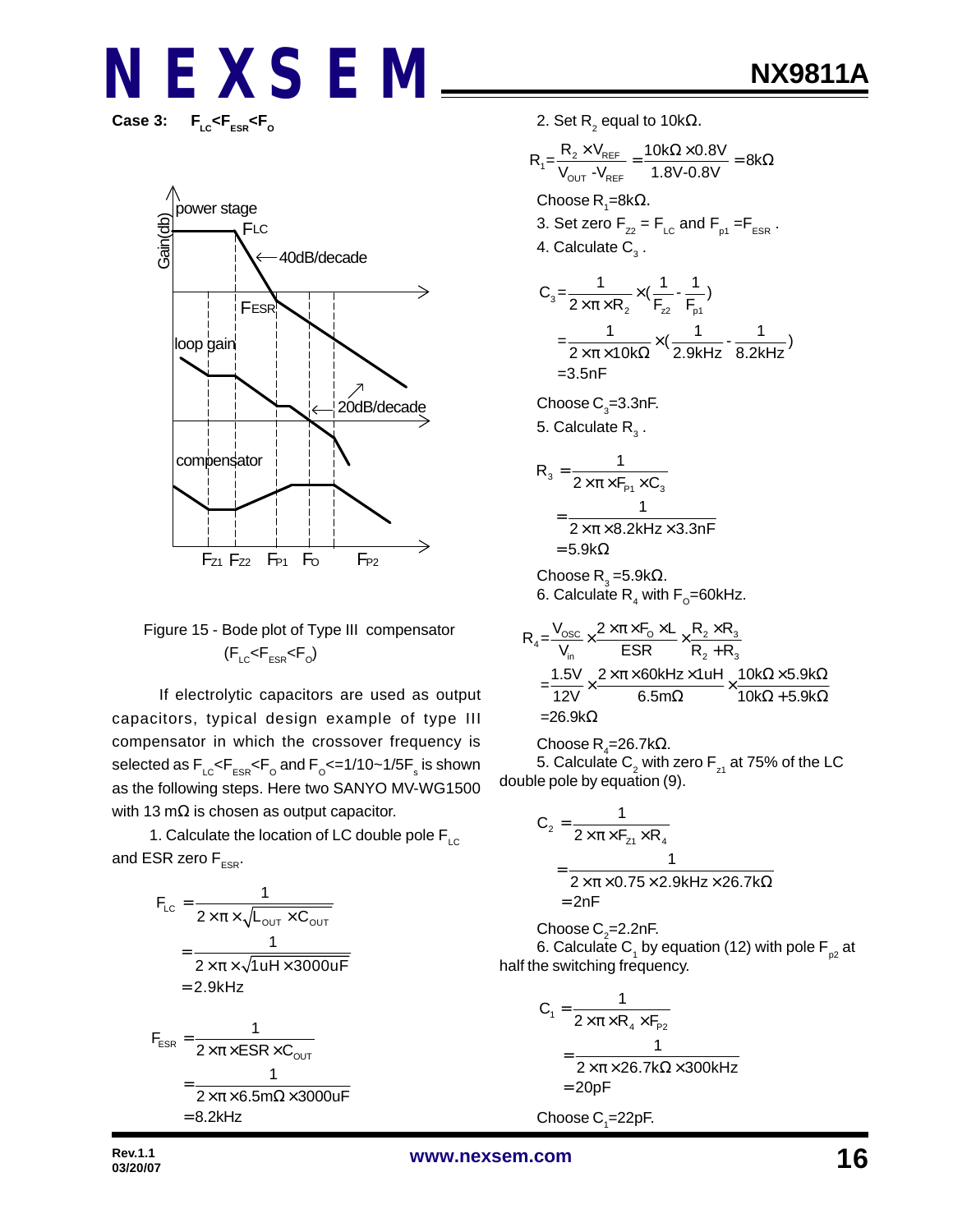#### **B. Type II compensator design**

If the electrolytic capacitors are chosen as power stage output capacitors, usually the Type II compensator can be used to compensate the system.

Type II compensator can be realized by simple RC circuit without feedback as shown in figure 17.  $\mathsf{R}_{_{\text{3}}}$  and  $\mathsf{C}_{_{\text{1}}}$ introduce a zero to cancel the double pole effect.  $C<sub>2</sub>$ introduces a pole to suppress the switching noise. The following equations show the compensator pole zero location and constant gain.

$$
Gain = g_m \times \frac{R_1}{R_1 + R_2} \times R_3 \qquad \dots (13)
$$
  
\n
$$
F_z = \frac{1}{2 \times \pi \times R_3 \times C_1} \qquad \dots (14)
$$
  
\n
$$
F_p \approx \frac{1}{2 \times \pi \times R_3 \times C_2} \qquad \dots (15)
$$



Figure 16 - Bode plot of Type II compensator



 Figure 17 - Type II compensator with transconductance amplifier

For this type of compensator,  $\mathsf{F}_\mathsf{o}$  has to satisfy  $\mathsf{F}_{\text{\tiny{LC}}}$ < $\mathsf{F}_{\text{\tiny{ESR}}}$ << $\mathsf{F}_{\text{\tiny{O}}}$ <=1/10~1/5 $\mathsf{F}_{\text{\tiny{s.}}}$ 

The following is parameters for type II compensator design. Input voltage is 12V, output voltage is 1.8V, output inductor is 1uH, output capacitors are two 1500uF with 13mΩ electrolytic capacitors.

1. Calculate the location of LC double pole  $F_{\text{LC}}$ and ESR zero  $F_{ESR}$ .

$$
F_{LC} = \frac{1}{2 \times \pi \times \sqrt{L_{OUT} \times C_{OUT}}}
$$
  
= 
$$
\frac{1}{2 \times \pi \times \sqrt{1 uH \times 3000 uF}}
$$
  
= 2.9kHz

$$
F_{ESR} = \frac{1}{2 \times \pi \times ESR \times C_{OUT}}
$$

$$
= \frac{1}{2 \times \pi \times 6.5 \text{m}\Omega \times 3000 \text{uF}}
$$

$$
= 8.2 \text{kHz}
$$

2.Set R $_{2}$  equal to 1kΩ.

$$
R_{\text{t}}\text{=} \frac{R_{\text{2}} \times V_{\text{REF}}}{V_{\text{OUT}} - V_{\text{REF}}} = \frac{1 \text{k}\Omega \times 0.8 V}{1.8 V \text{-} 0.8 V} = 800 \Omega
$$

Choose R<sub>1</sub>=806Ω.

3. Set crossover frequency at 1/10~ 1/5 of the swithing frequency, here Fo=60kHz.

4.Calculate  $\mathsf{R}_{_{3}}$  value by the following equation.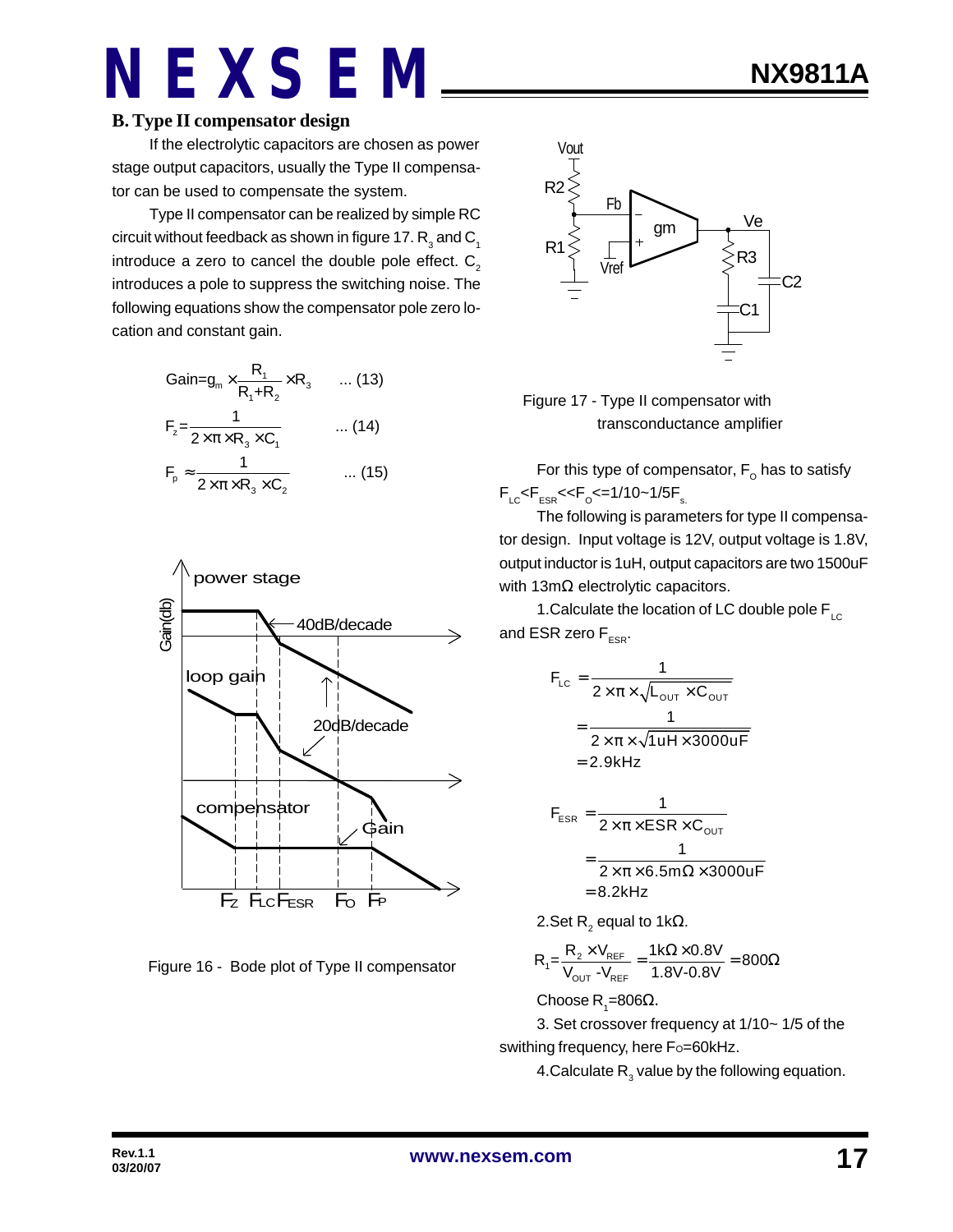4.Calculate  $\mathsf{R}_{_{3}}$  value by the following equation.

$$
R_{3} = \frac{V_{\text{osc}}}{V_{\text{in}}} \times \frac{2 \times \pi \times F_{\text{O}} \times L}{R_{\text{ESR}}} \times \frac{1}{g_{\text{in}}} \times \frac{V_{\text{OUT}}}{V_{\text{REF}}}
$$

$$
= \frac{1.5 V}{12 V} \times \frac{2 \times \pi \times 60 k H z \times 1 u H}{6.5 m \Omega} \times \frac{1}{2.0 m A/V}
$$

$$
\times \frac{1.8 V}{0.8 V}
$$

$$
= 8.15 k \Omega
$$

Choose  $\, {\sf R}_{{}_3}$ =8.2k $\Omega$ .

5. Calculate  $\mathsf{C}_\mathtt{1}$  by setting compensator zero  $\mathsf{F}_\mathtt{Z}$ at 75% of the LC double pole.

$$
C_1 = \frac{1}{2 \times \pi \times R_3 \times F_z}
$$
  
= 
$$
\frac{1}{2 \times \pi \times 8.2 \times \Omega \times 0.75 \times 2.9 \times Hz}
$$
  
=8.9nF

Choose  $C_{1}$ =8.2nF.

6. Calculate  $\mathsf{C}_\mathsf{2}$  by setting compensator pole  $\mathrm{F}_\mathsf{p}$ at half the swithing frequency.

$$
C_2 = \frac{1}{\pi \times R_3 \times F_s}
$$
  
= 
$$
\frac{1}{\pi \times 8.2 \times \Omega \times 300 \times Hz}
$$
  
= 129pF

Choose  $\mathsf{C}_\text{\tiny{1}}$ =120pF.

#### **Output Voltage Calculation**

Output voltage is set by reference voltage and external voltage divider. The reference voltage is fixed at 0.8V. The divider consists of two ratioed resistors so that the output voltage applied at the Fb pin is 0.8V when the output voltage is at the desired value. The following equation and picture show the relationship between  $V_{OUT}$ ,  $V_{REF}$  and voltage divider.

$$
R_{1} = \frac{R_{2} \times V_{REF}}{V_{OUT} - V_{REF}} \qquad ...(16)
$$

where  $R_2$  is part of the compensator, and the value of  $R_1$  value can be set by voltage divider.

See compensator design for  $\mathsf{R}_{_{1}}$  and  $\mathsf{R}_{_{2}}$  selection.



Figure 18 - Voltage divider

#### **Input Capacitor Selection**

Input capacitors are usually a mix of high frequency ceramic capacitors and bulk capacitors. Ceramic capacitors bypass the high frequency noise, and bulk capacitors supply switching current to the MOSFETs. Usually 1uF ceramic capacitor is chosen to decouple the high frequency noise.The bulk input capacitors are decided by voltage rating and RMS current rating. The RMS current in the input capacitors can be calculated as:

$$
I_{RMS} = I_{OUT} \times \sqrt{D} \times \sqrt{1 - D}
$$
  

$$
D = \frac{V_{OUT}}{V_{IN}}
$$
...(17)

 $V_{IN}$  = 12V,  $V_{OUT}$ =1.8V,  $I_{OUT}$ =9A, the result of input RMS current is 3.2A.

For higher efficiency, low ESR capacitors are recommended. Two 10uF X5R ceramic capacitors are chosen as input bulk capacitors.

#### **Soft Start and Enable**

NX9811A has digital soft start for switching controller and has one enable pin for this start up. When the Power Ready (POR) signal is high and the voltage at enable pin is above 1.25V the internal digital counter starts to operate and the voltage at positive input of Error amplifier starts to increase, the feedback network will force the output voltage follows the reference and starts the output slowly. After 2048 cycles, the soft start is complete and the output voltage is regulated to the desired voltage decided by the feedback resistor divider.